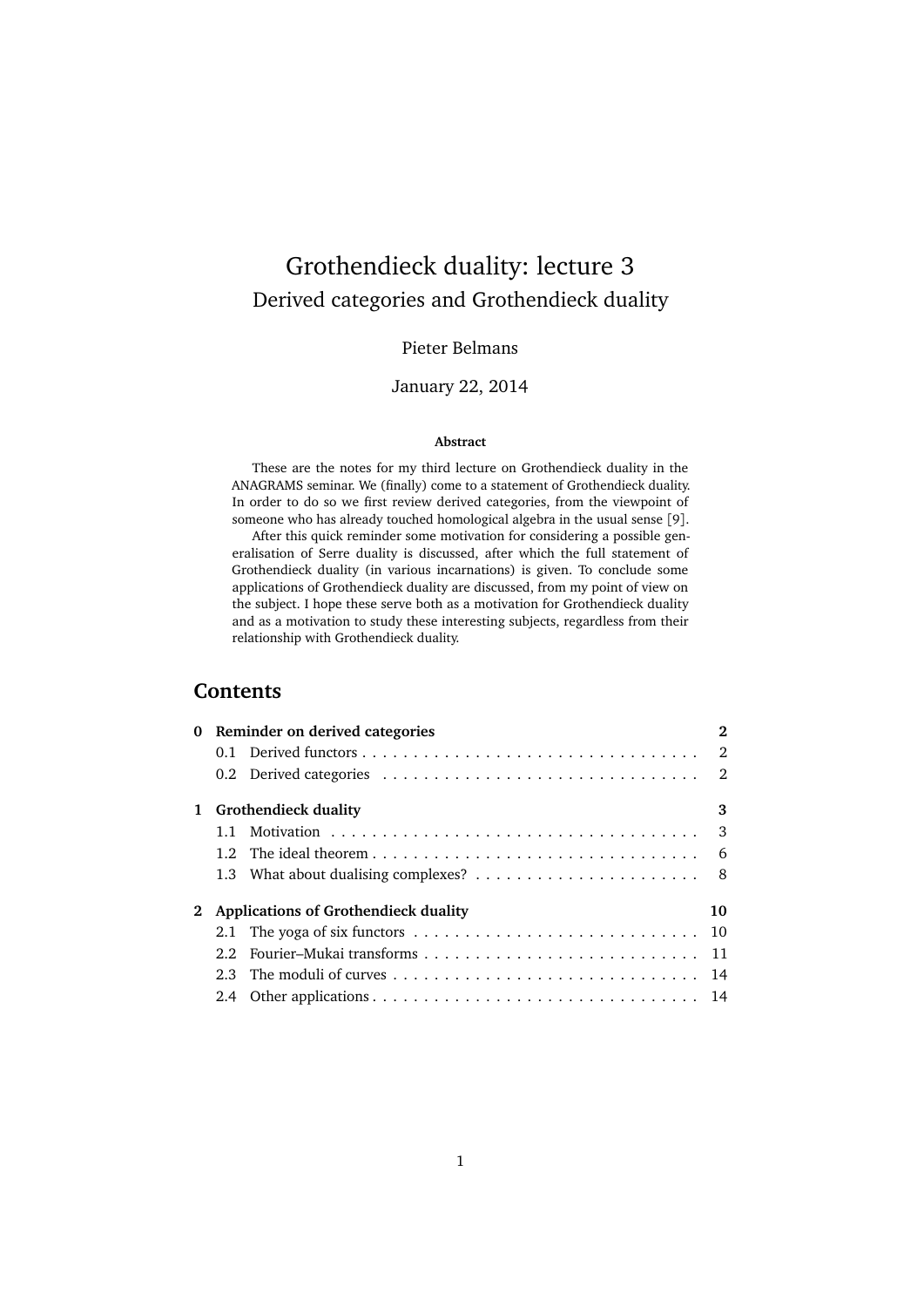# <span id="page-1-0"></span>**0 Reminder on derived categories**

### <span id="page-1-1"></span>**0.1 Derived functors**

The main idea behind derived categories is to make working with derived functors more natural. Recall that given a left (or right) exact functor between abelian categories one can determine its derived functors, which form a family of functors. These functors measure the extent to which the original functor is not exact, and they can give interesting algebraic or geometric information (depending on the original choice of functor).

**Example 1.** So far we have used just one derived functor, which was sheaf cohomology. The left-exact functor under consideration is Γ(*X*,−), its derived functors  $H<sup>i</sup>(X, −)$ .

There are other examples.

<span id="page-1-3"></span>**Example 2.** Global sections are a special case of pushforward: if  $f : X \rightarrow \text{Spec } k$  is the structural morphism then  $f_*(-) = \Gamma(X, -)$ . We obtain a sheaf on Speck, which is nothing but a vector space, the only non-empty open set has  $\Gamma(f^{-1}(\operatorname{Spec} k),-)$ as its sections. We can conclude that *f*<sup>∗</sup> will not be right-exact in general as it is a generalisation of global sections.

**Example 3.** Another well-known left exact functor is  $Hom_A(M, -)$ , which is an endofunctor on the abelian category *A*-Mod for *A* a commutative ring and *M* an *A*-module), whose right-derived functors are the Ext-functors. These have a down-to-earth interpretation as extensions, by the Yoneda Ext-construction.

**Example 4.** Adjoint to Hom*<sup>A</sup>* (*M*,−) we have − ⊗*<sup>A</sup> M*, whose left-derived functors are the Tor-functors.

#### <span id="page-1-2"></span>**0.2 Derived categories**

The goal is to capture all of these in one single *total derived functor*. So instead of working with the family  $(R^nF)_{n\in\mathbb{N}}$  one wants to construct a functor  $RF$  replacing the whole family.

To calculate (co)homology one uses injective (or projective, or flat, or flabby, or . . . depending on the context) resolutions. So instead of using a single object, it is natural to consider a whole (co)chain complex of objects. That is why, instead of using an abelian category A (take for example  $A = \text{Coh}/X$  the abelian category of coherent sheaves on a scheme), one uses  $Ch(A)$ : the abelian category of (co)chain complexes over A.

Because the calculation of (co)homology is invariant up to homotopy equivalence, we construct the category  $K(A)$  by identifying morphisms in  $Ch(A)$  which are homotopy equivalent. This is an intermediate step which can be skipped, but it helps in proving the main properties of the resulting object.

The final step in the construction is the most technical one, and consists of inverting the quasi-isomorphisms to obtain the *derived category*. Recall that a quasiisomorphism is a morphism which induces isomorphisms in the (co)homology, i.e. if  $f: A^{\bullet} \to B^{\bullet}$  is a morphism such that  $H^n(A^{\bullet}) \cong H^n(B^{\bullet})$  for all *n* then we would like *A*<sup>•</sup> and *B*<sup>•</sup> to be isomorphic in our desired derived category. This way, an object becomes isomorphic to its resolution. The way to obtain this is analogous to the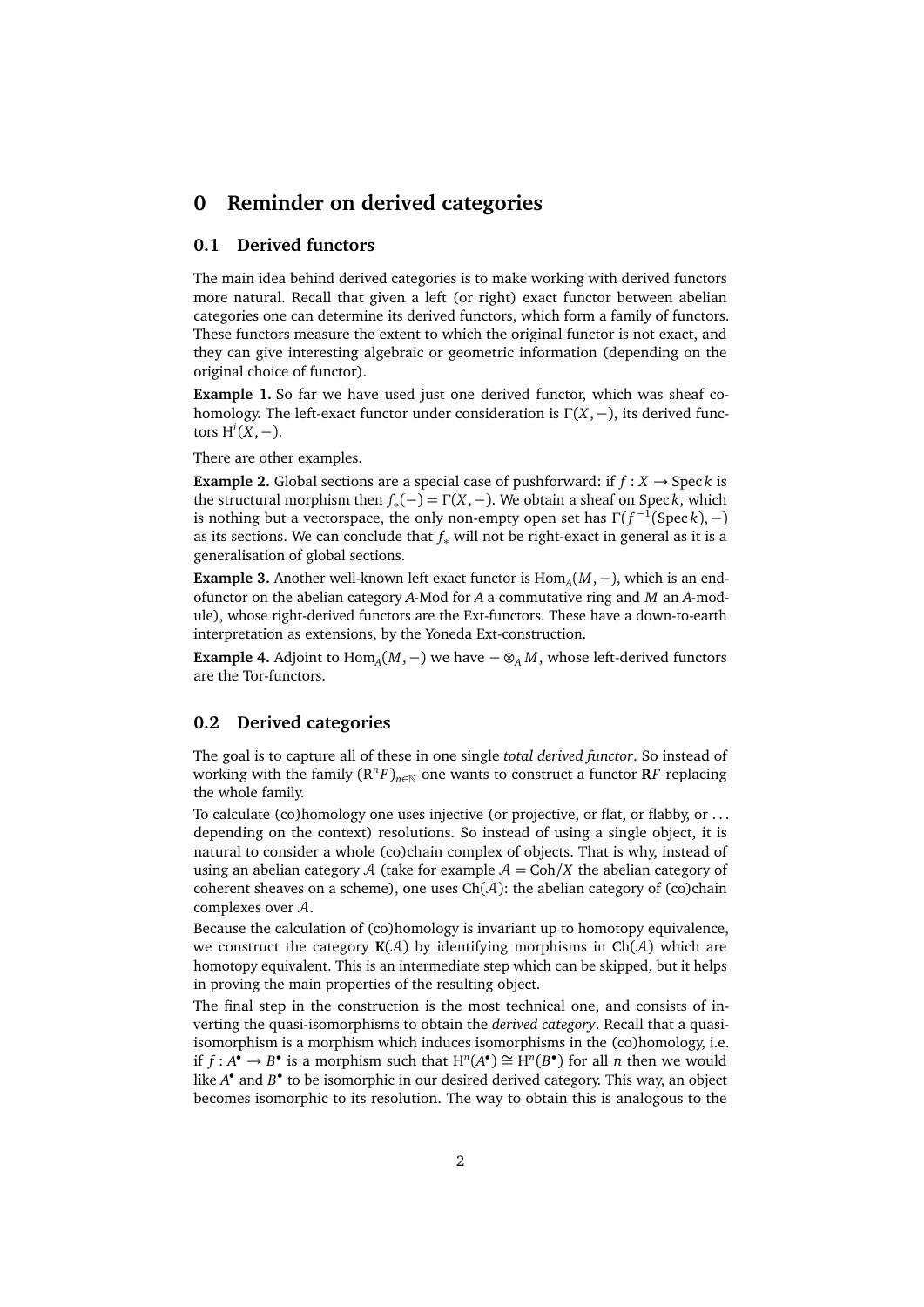localisation of a ring: we formally add inverses. That this construction works as intended follows from the Gabriel–Zisman theorem.

To summarise, the construction goes through the following steps

- 1. pick an abelian category  $A$  (Coh/ $X$ , Qcoh/ $X$  or just  $A$ -Mod if you like);
- 2. consider the abelian category of (co)chain complexes over  $A$ ;
- 3. construct the category of (co)chain complexes  $K(A)$  over A by identifying the homotopy equivalences in  $Ch(A)$ ;
- 4. construct the derived category  $D(A)$  of  $A$  by inverting the quasi-isomorphisms in  $K(A)$ .

Instead of considering all (co)chain complexes, we can also consider complexes which satisfy a certain boundedness assumption. We could ask for (the cohomology of) the complexes to be

- 1. bounded on both sides (denoted  $\mathbf{D}^b(\mathcal{A})$ ),
- 2. bounded below or above (denoted  $D^+(\mathcal{A})$  resp.  $D^-(\mathcal{A})$ ),
- <span id="page-2-3"></span>3. concentrated in positive or negative degrees (denoted  $\mathbf{D}^{\geq 0}(\mathcal{A})$  resp.  $\mathbf{D}^{\leq 0}(\mathcal{A})$ ).

One interesting property of the derived category is that the Hom-functor for  $A$  turns into a device that knows all Ext*<sup>i</sup>* .

**Example 5.** We have a canonical inclusion of A into  $D(A)$ , by considering an object as a cochain complex in degree 0. Now we can shift objects: the object  $A[i]$  in  $D(A)$ is the cochain complex such that *A* lives in degree *i*. Then we obtain the formula

(1)  $\text{Hom}_{D(\mathcal{A})}(A, B[i]) \cong \text{Ext}^{i}_{\mathcal{A}}(A, B).$ 

To see why this is true: the object *B*[*i*] is isomorphic to a shift of an injective resolution in  $D(A)$ , hence the Hom in  $D(A)$  is nothing but a way of computing the derived functors of Hom.

Sometimes we'll denote  $Hom_{D(\mathcal{A})}(A^{\bullet}, B^{\bullet})$  by  $RHom^{\bullet}(A^{\bullet}, B^{\bullet})$  to save a little on the notation.

# <span id="page-2-0"></span>**1 Grothendieck duality**

#### <span id="page-2-1"></span>**1.1 Motivation**

There are several ways of motivating Grothendieck duality, and the desire to gen-eralise Serre duality<sup>[1](#page-2-2)</sup>. Of course, the restriction on the classical Serre duality are rather severe: we want a smooth (or mildly singular) projective variety over a field, and a vector bundle. Can we do similar things:

- 1. for more general schemes?
- 2. over more general base schemes?
- 3. for more general sheaves?

The answer will be yes, otherwise we wouldn't be discussing Grothendieck duality.

<span id="page-2-2"></span><sup>&</sup>lt;sup>1</sup>If unfamiliar with Serre duality, one is either invited to read the notes to the first lecture, or glance at the summary of Serre duality later on.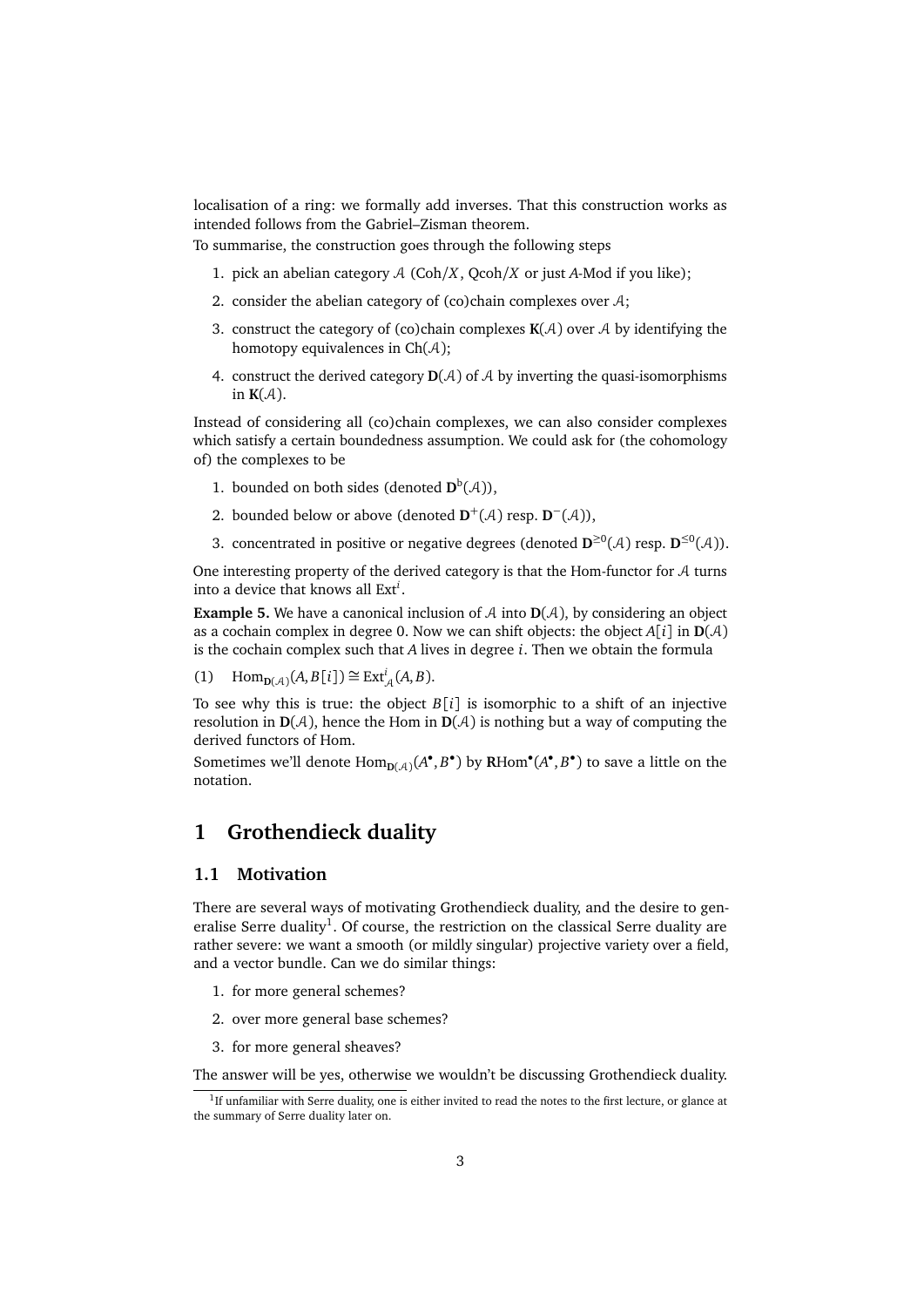**Adjoint functors** A more down-to-earth (or less categorical) motivation for the form that Grothendieck duality often takes is given in [[6,](#page-14-0) chapter 6]. Recall from the first lecture the statement of Serre duality, preceded by the required definition of a dualising sheaf, as given in [[4](#page-14-1)].

**Definition 6.** Let *X/k* be a proper *n*-dimensional variety. A *dualising sheaf* for *X* is a coherent sheaf  $\omega_X^{\circ}$  together with a *trace morphism* tr:  $H^n(X, \omega_X^{\circ}) \to k$ , such that for all  $\mathcal{F} \in \text{Coh}/X$  the natural pairing

(2) Hom $(\mathcal{F}, \omega_X^{\circ})$  $(X, \mathcal{F}) \to H^n(X, \omega_X^{\circ})$ *X* )

composed with tr gives an isomorphism

(3) Hom $(\mathcal{F}, \omega_X^{\circ})$  $Y_X^{\circ}$ ) ≅ H<sup>n</sup>(*X*, *F*)<sup>∨</sup>.

Then the statement, where *X* admits a dualising sheaf, reads:

**Theorem 7** (Serre duality). Let *X*/*k* be a projective *n*-dimensional variety. Let  $\omega_{\text{X}}^{\circ}$ be its dualising sheaf. Then for all  $i ≥ 0$  and  $\mathcal{F} ∈ \text{Coh}/X$  we have functorial maps

(4) 
$$
\theta^i
$$
: Ext<sup>i</sup>( $\mathcal{F}, \omega_X^{\circ}$ )  $\rightarrow$  H<sup>n-i</sup>( $X, \mathcal{F}$ ) <sup>$\vee$</sup> 

such that  $\theta^0$  corresponds to tr. Moreover, if *X* is Cohen–Macaulay<sup>[2](#page-3-0)</sup> the  $\theta^i$  are isomorphisms for all  $i \geq 0$  and  $\mathcal{F} \in \text{Coh}/X$ .

We also obtained a corollary, which explains the name "duality": it relates H *i* to H *n*−*i* , and does so by using a duality of vector spaces.

**Corollary 8.** Let *X* be projective Cohen–Macaulay of (equi-)dimension *n* over *k*. Let  $\mathcal F$  be a locally free sheaf on  $X$ . Then we have isomorphisms

(5) 
$$
H^{i}(X, \mathcal{F}) \cong H^{n-i}(X, \mathcal{F}^{\vee} \otimes \omega_X^{\circ})^{\vee}
$$
.

This is just one of the many ways of writing the isomorphism. Another would be

(6) Hom<sub>k</sub>  $\left(H^{i}(X, \mathcal{F}), k\right) \cong H^{n-i}\left(X, \mathcal{H}om(\mathcal{F}, \omega)X\right)$  $_{X}^{\circ})\big).$ 

We are almost where we want to be. The last step to take is "go relative". Which of course in this case is not that spectacular. So let's look at the structural morphism  $f: X \to \text{Spec } k$ . We are working for a vector bundle  $\mathcal F$  on  $X$ , so we could also look at a vector bundle on Spec *k*, which is nothing but a finite-dimensional vectorspace *V*. Generalising the previous equation, and applying the tensor-Hom adjunction we obtain

(7)  $\text{Hom}_k\left(\text{H}^i(X,\mathcal{F}),V\right) \cong \text{H}^{n-i}\left(X,\mathcal{H}om(\mathcal{F},V\otimes_k\omega)X\right)$  $\left(\begin{matrix} \circ \\ X \end{matrix}\right) \cong \text{Ext}^{n-i} \left(\mathcal{F}, V \otimes_k \omega_k^c\right)$  $_{X}^{\circ}$ .

With a little imagination this looks like an adjunction:

1. the cohomology groups  $H^i(X, \mathcal{F})$  can be taken together<sup>[3](#page-3-1)</sup> to  $\mathbf{R} f_*(\mathcal{F})$ ;

<span id="page-3-0"></span> $2A$  technical condition that says that "mild singularities" are allowed. It means that each local ring has Krull dimension equal to the depth (we always have that depth is bounded above by Krull dimension), where depth corresponds to the length of a maximal regular sequence for the local ring itself. One can just read non-singular, which is the case we will need in later applications.

<span id="page-3-1"></span><sup>&</sup>lt;sup>3</sup>The functor  $f_*$  in this case is nothing but global sections, as  $f_*(\mathcal{F})$  evaluated on Speck is  $\Gamma(f^{-1}(\text{Spec } k), \mathcal{F})$ , see example [2.](#page-1-3)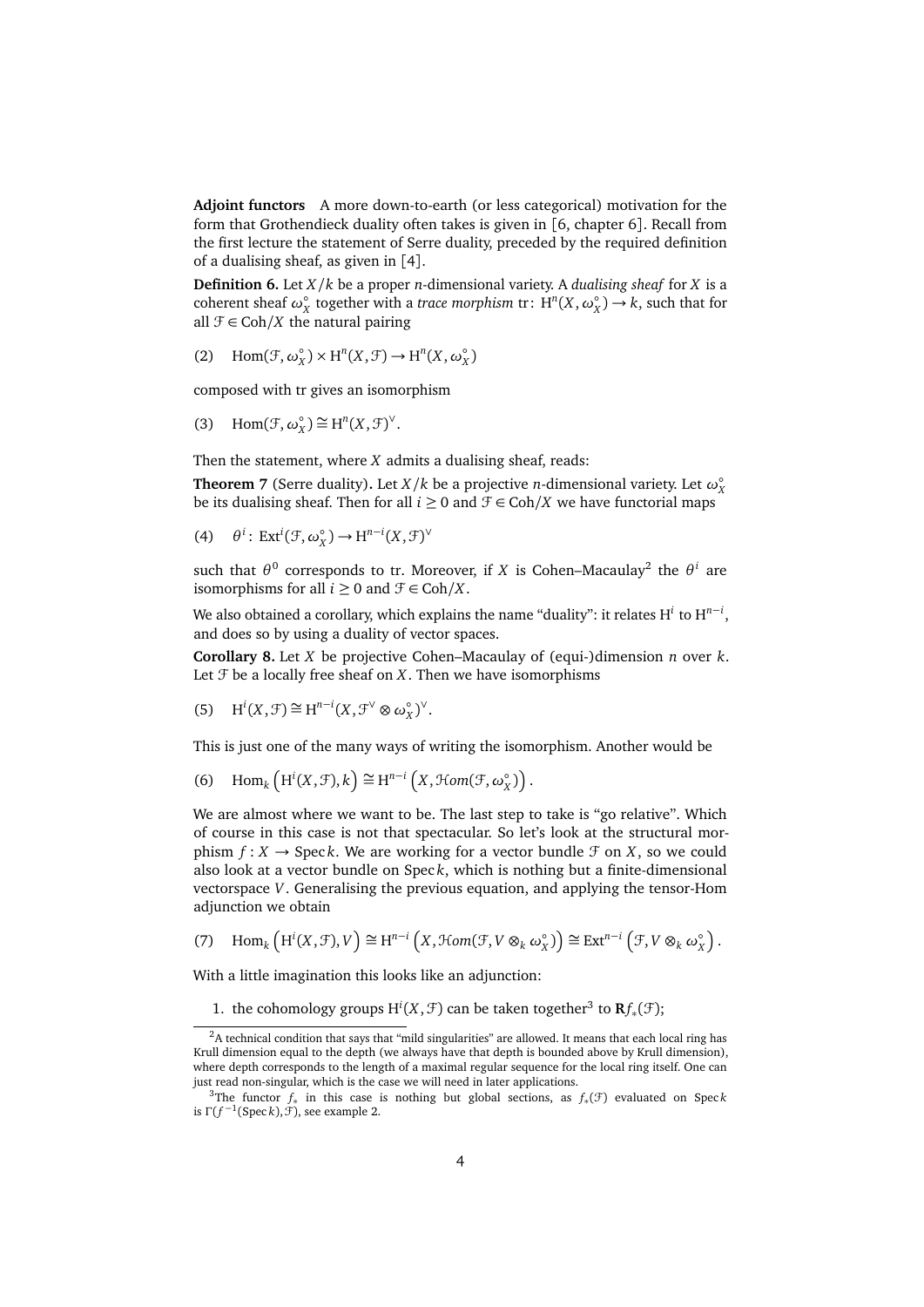2. by the properties of the derived category we can take Ext's together into a Hom in the derived category, see [\(1\)](#page-2-3).

Hence we can write Serre duality as

(8) Hom<sub>p<sup>b</sup>(Speck</sub>)  $(Rf_*(\mathcal{F}), V) \cong \text{Hom}_{D^b(X)}(F, f^!(V))$ 

where **D** b (Spec *k*) is the bounded derived category of finite-dimensional *k*-vector spaces and  $\mathbf{D}^{\mathrm{b}}(X)$  is the bounded derived category of coherent sheaves on *X* (assume *X* is smooth).

Hence Serre duality asserts the existence of a dual

(9) *f*  $B^{\text{b}}(\text{Spec } k) \to \mathbf{D}^{\text{b}}(X)$ 

which in this case is explicitly given by  $-\otimes_k \omega_X^{\circ}$ . But in this statement we could easily replace  $f : X \to \text{Spec } k$  by a more general  $f : X \to Y$ , and the existence of a right adjoint *f* ! would still make sense!

A word on the notation  $f^!$ :

- 1. It is often pronounced "*f* upper shriek", and it's named "exceptional inverse image";
- 2. It *only* lives on the level of derived categories, unlike  $f_*$  and  $f^*$ , which get derived into **R***f*<sup>∗</sup> and **L***f* ∗ , so in line with [[SGA4](#page-14-2)<sup>3</sup> , §3.1, éxposé XVIII] which says (in a slightly different context, but still valid)

N.B. La notation **R***f* ! est abusive en ce que **R***f* ! n'est en général pas le dérivé d'un foncteur *f* ! .

For this reason I will just denote it by  $f^!$ , as is already done for instance in [[5](#page-14-3)].

**Dualising complexes** So we know that there is some virtue in looking at the relative context, and that we will obtain an adjoint pair encoding Grothendieck duality. Another thing we could do is look at the dualising sheaf. Then we can motivate Grothendieck duality by considering another rather trivial situation: Spec  $\mathbb{Z}$ , as was done in [[5,](#page-14-3) §V.1].

There are two ways of taking the dual of an abelian group<sup>[4](#page-4-0)</sup>:

- 1. the *Pontryagin dual* of a finite abelian group, which is given by the functor Hom<sub>Ab</sub>(−,  $\mathbb{Q}/\mathbb{Z}$ );
- 2. the dual of a finitely generated free group, which is given by the functor Hom<sub>Ab</sub> $(-, \mathbb{Z})$ .

Each applied twice to the correct situation gives a abelian group isomorphic to the one you started with. We can consider these two dualising functors at the same time<sup>[5](#page-4-1)</sup>, by considering the complex

 $(10) \dots \rightarrow 0 \rightarrow \mathbb{Q} \rightarrow \mathbb{Q}/\mathbb{Z} \rightarrow 0 \rightarrow \dots$ 

<span id="page-4-0"></span><sup>&</sup>lt;sup>4</sup> Remark that there is a typo in [[5,](#page-14-3) §V.1], dualising finitely generated free groups requires  $\mathbb{Z}$ , not  $\mathbb{Q}$ . This makes the exposition less miraculous.

<span id="page-4-1"></span> $5$ This is where the lack of a miracle occurs.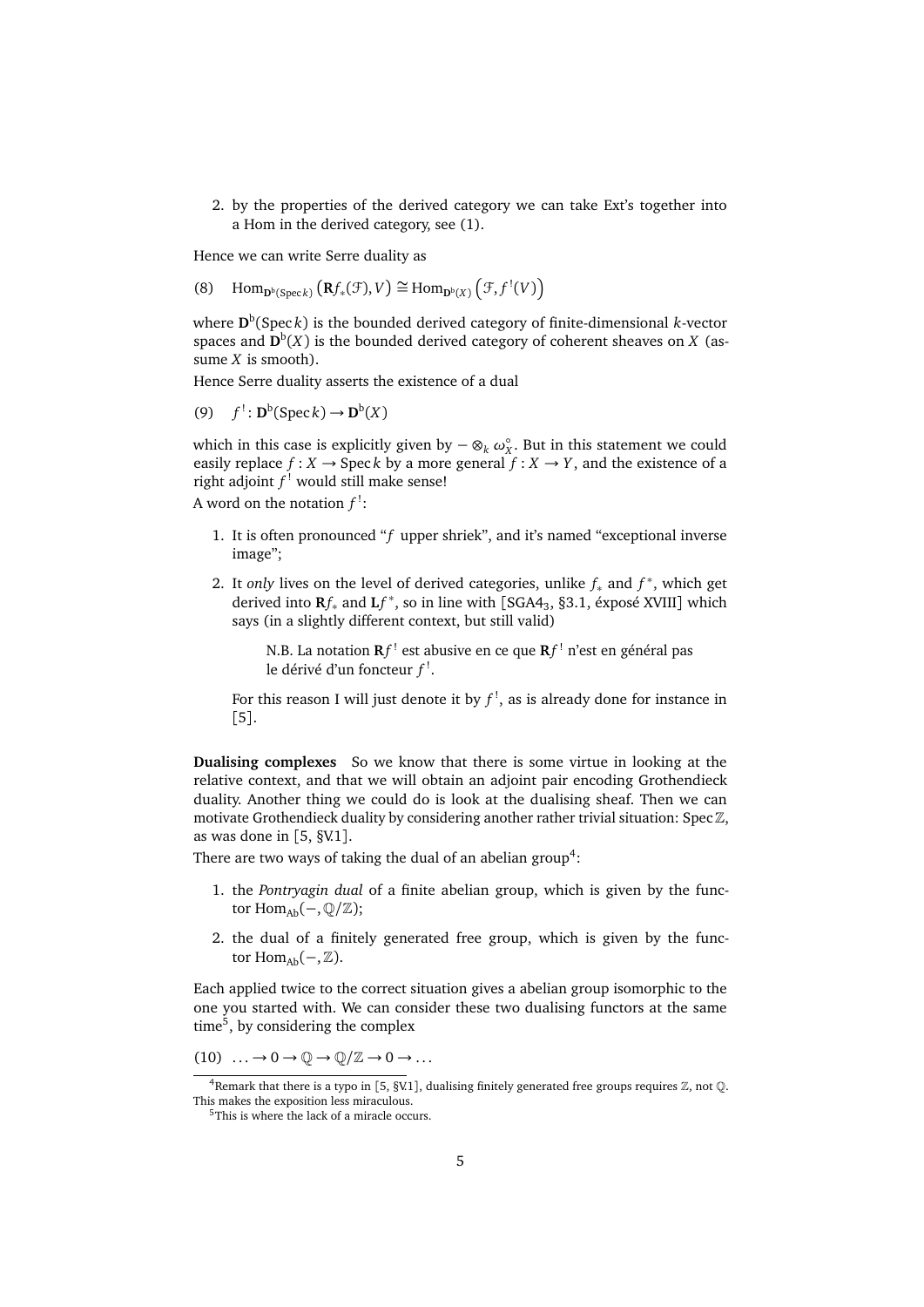in  $D_{fg}^b(Ab)$ , the derived category of bounded complexes inside  $D^+(Ab)$  whose cohomology is finitely generated. This 2-term complex is an injective resolution of  $\mathbb{Z}$ , as both groups are divisible! So it is isomorphic to  $\mathbb Z$  in  $\mathbf D^{\mathrm{b}}_{\mathrm{fg}}(\mathrm{Ab}),$  and to perform computations in the derived category we can interchange them freely. This yields the following proposition  $[5,$  $[5,$  proposition: V.1-1].

<span id="page-5-1"></span>**Proposition 9.** The functor

(11)  $D: D_{fg}^b \to D_{fg}^b : M^{\bullet} \to \text{RHom}^{\bullet}(M^{\bullet}, \mathbb{Z})$ 

is a contravariant endofunctor, and there is a natural equivalence

(12)  $\eta: \mathrm{id}_{\mathbf{D}^{\mathrm{b}}_{\mathrm{fg}}(Ab)} \Rightarrow \mathrm{D} \circ \mathrm{D}$ .

Hence on the "small" category  $\mathbf{D}^{\mathrm{b}}_{\mathrm{fg}}(\rm{Ab})$  sitting inside the bigger  $\mathbf{D}^+(\rm{Ab})$  this duality functor is truly a duality. The small category corresponds to the bounded derived category of coherent sheaves, as by the usual mantra "coherent = finitely generated."

*Proof of proposition [9.](#page-5-1)* We have

(13)  $H^{i}(D(M^{\bullet})) = H^{i}(RHom^{\bullet}(M^{\bullet}, \mathbb{Z})) = Ext^{i}(M^{\bullet}, \mathbb{Z})$ 

hence if *<sup>M</sup>*• has finitely generated and bounded cohomology, so has <sup>D</sup>(*M*• ). We obtain that D is a well-defined endofunctor.

The natural equivalence is defined in [[5,](#page-14-3) lemma V.1.2] in an obvious way. To check that it is a natural equivalence: take a free resolution of *M*• . This means finding a surjection of a free abelian group onto *M*• and repeating this process for the kernel of this map, and so on.

By [[5,](#page-14-3) lemma I.7.1] it suffices to check it for  $M^{\bullet} = \mathbb{Z}^r$  for some  $r \ge 1$  as we only care about finitely generated cohomology. But things are additive, hence we can take  $r = 1$ . Now it suffices to observe that

(14) 
$$
Ext^{i}(\mathbb{Z}, \mathbb{Z}) = \begin{cases} \mathbb{Z} & i = 0 \\ 0 & i \neq 0 \end{cases}
$$

which gives the desired natural equivalence.

 $\Box$ 

# <span id="page-5-0"></span>**1.2 The ideal theorem**

The first thing we can consider as a form of Grothendieck duality is [[5,](#page-14-3) Ideal theorem on page 6]. This summarises what one tries to prove to be able to speak of a "Grothendieck duality result". After the statement we will collect some contexts in which we can prove this.

**Theorem 10** (Ideal theorem)**.**

<span id="page-5-4"></span>1. For every morphism  $f : X \to Y$  of finite type<sup>[6](#page-5-2)</sup> of preschemes<sup>[7](#page-5-3)</sup> there is a functor

<span id="page-5-2"></span> $6$ Recall that a morphism of finite type means that there exists an open affine covering of the codomain, such that the inverse images of these open sets admit a finite open affine covering, such that each of these rings is finitely generated over the open affine in the codomain.

<span id="page-5-3"></span><sup>&</sup>lt;sup>7</sup>I have left this historic terminology in: what nowadays are called schemes were called preschemes in the early days of scheme theory. At first the philosophy was that we'd be mostly interested in separated schemes, which were called schemes, and not necessarily separated schemes were preschemes. In case you didn't know this little fact from the history of scheme theory, you know understand references to preschemes.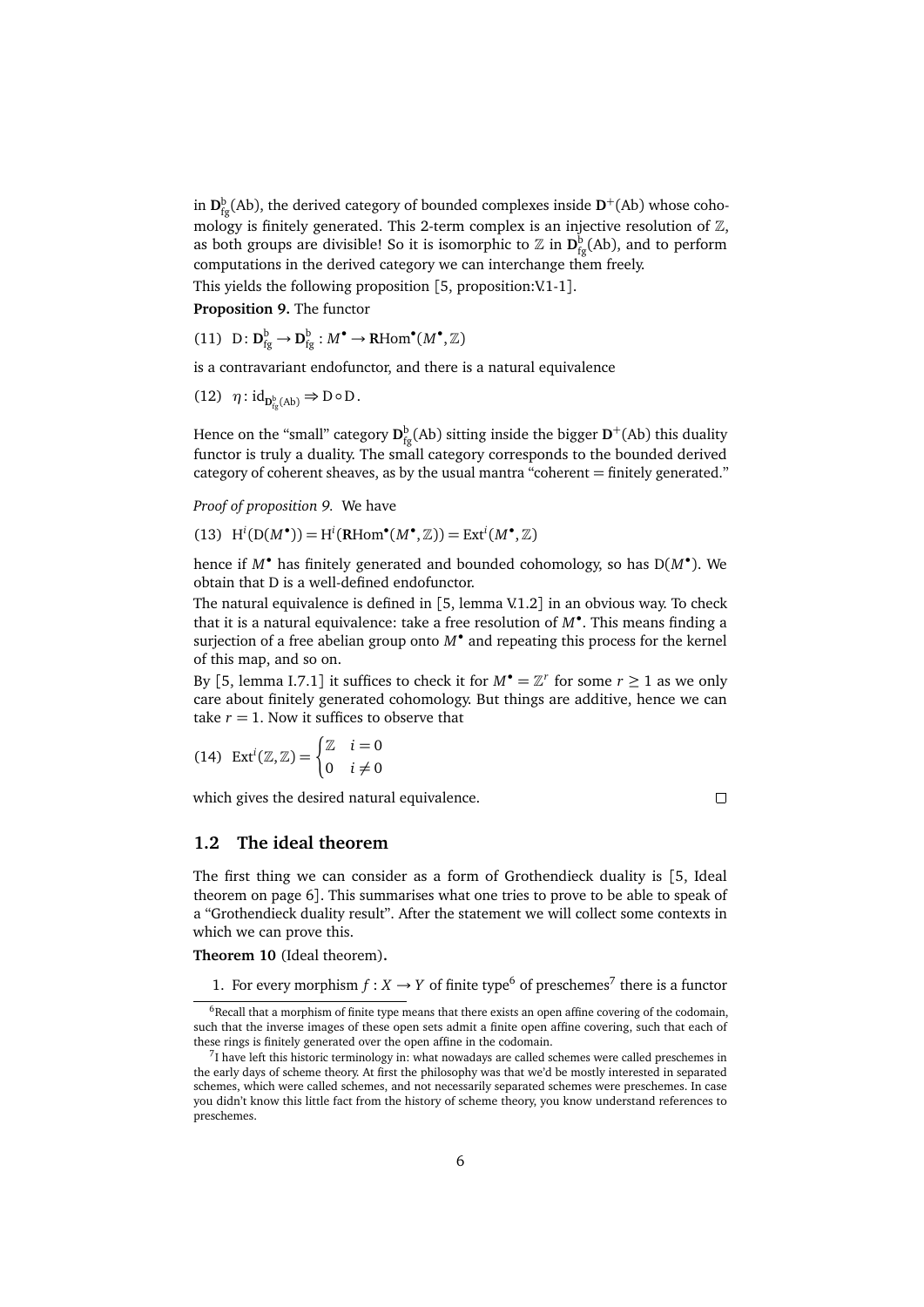$(15)$   $f' : D(Y) \to D(X)$ 

<span id="page-6-5"></span>such that

- (a) if  $g: Y \to Z$  is a second morphism of finite type, then  $(g \circ f)^! = f^! \circ g^!$ ;
- (b) if  $f$  is a smooth morphism, then

(16)  $f'(θ) = f*(θ) ⊗ ω,$ 

where  $\omega = \Omega^n_{X/Y}$  is the sheaf of highest order differentials;

(c) if  $f$  is a finite<sup>[8](#page-6-0)</sup> morphism, then

$$
(17) f1(\mathcal{G}) = \mathcal{H}om_{\mathcal{O}_Y}(f_*\mathcal{O}_X, \mathcal{G}).
$$

- <span id="page-6-3"></span>2. For every proper<sup>[9](#page-6-1)</sup> morphism  $f: X \rightarrow Y$  of preschemes, there is a *trace morphism*
	- (18)  $\text{Tr}_f: \mathbf{R}f_* \circ f^! \Rightarrow \text{id}$

<span id="page-6-6"></span>of functors from **D**(*Y* ) to **D**(*Y* ) such that

- (a) if *g* : *Y*  $\rightarrow$  *Z* is a second proper morphism, then  $\text{Tr}_{g \circ f} = \text{Tr}_g \circ \text{Tr}_f$ ;
- (b) if  $X = \mathbb{P}^n_Y$ , then  $\text{Tr}_f$  is the map deduced from the canonical isomorphism  $R^n f_*(\omega) \cong 0_Y;$
- (c) if *f* is a finite morphism, then  $Tr_f$  is obtained from the natural map "evaluation at one"

<span id="page-6-7"></span>(19)  $\mathfrak{Hom}_{\mathcal{O}_Y}(f_*\mathcal{O}_X,\mathcal{G})\to \mathcal{G}.$ 

<span id="page-6-4"></span>3. If  $f: X \to Y$  is a proper morphism, then the *duality morphism* 

 $(20)$   $\Theta_f$ : **RHom**<sub>*X*</sub> $(\mathcal{F}, f^!(\mathcal{G})) \to \textbf{R}$ Hom<sub>*Y*</sub> $(\textbf{R}f_*\mathcal{F}, \mathcal{G})$ 

obtained by composing the natural map<sup>[10](#page-6-2)</sup> above with  $\text{Tr}_f$ , is an isomorphism for  $\mathcal{F} \in \mathbf{D}(X)$  and  $\mathcal{G} \in \mathbf{D}(Y)$ .

So the ideal theorem has 3 main themes:

- 1. the existence of the adjoint  $f^!$ ;
- 2. the trace morphism for proper morphisms;

<span id="page-6-0"></span> $8$ Recall that a morphism is finite if there exists an open affine covering of the codomain such that the inverse image of each open affine is again affine, and moreover finite as a module over the original ring.

<span id="page-6-1"></span><sup>&</sup>lt;sup>9</sup>Recall that a proper morphism between schemes is like a proper map of topological spaces, where inverse images of compact sets are again compact. As being compact in a non-Hausdorff context doesn't make much sense, algebraic geometers use a different definition of proper: the map  $f : X \rightarrow Y$  between schemes is said to be *proper* if it is universally closed (i.e. for all  $Y \rightarrow Z$  is  $X \times_Y Z \rightarrow Z$  closed on the level of underlying topological spaces) and separated (i.e.  $\Delta_f: X \to X \times_Y X$  is closed, which is an analogue of being Hausdorff).

<span id="page-6-2"></span> $10$ Obtained as the Yoneda pairing, see [[5,](#page-14-3) page 5].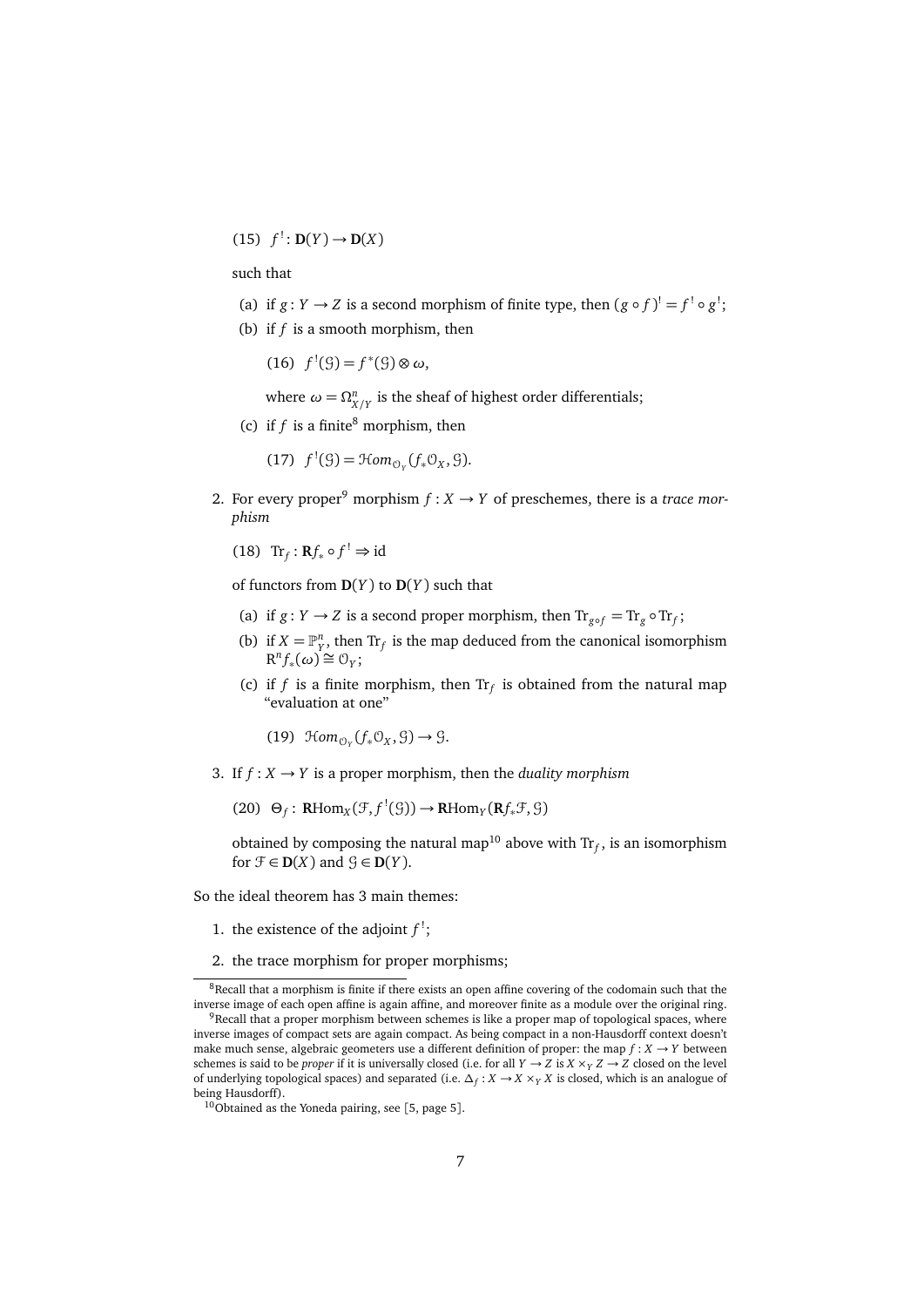3. the duality for proper morphisms.

The first theme describes the functor  $f^!$  in the cases where we know what it should be. The second theme describes what the counit adjunction should look like, while the third theme asserts that it actually is an adjunction. Remark that

- 1. We haven't specified **D**(*X*).
- 2. The role of **D**(*X*) will change depending on
	- (a) the type of schemes we are considering;
	- (b) the type of maps we are considering;
	- (c) the theme we are considering.

The question is: in which situations can we prove this ideal theorem? The answer (as per [[5](#page-14-3)], nowadays it is more general, this will be discussed in the next lecture) is:

- 1. noetherian schemes of finite Krull dimensions and morphisms which factor through a suitable projective space [[5,](#page-14-3) §III.8, §III.10, §III.11]: all statements are applied for  $D_{qc}^+(-)$  except the last in which case  $\mathcal F$  lives in  $D_{qc}^-(X)$ ;
- 2. noetherian schemes which admit dualizing complexes (see [[5,](#page-14-3) §V.10], it implies finite Krull dimension) and morphisms whose fibres are of bounded dimension [[5,](#page-14-3) §VII.3]: all statements are applied to  $\mathbf{D}_{\text{coh}}^+(-)$  except the last in which case  $\mathcal{F}$  lives in  $\mathbf{D}_{\text{qc}}^-(X)$ ;
- 3. noetherian schemes of finite Krull dimension and smooth morphisms [[5,](#page-14-3) §VII.4]: the results in [1](#page-5-4) are applied to  $D_{qc}^+(-)$ , in [2](#page-6-3) to  $D_{qc}^b(-)$  and in [3](#page-6-4) to  $\mathcal F$  in  $\mathbf{D}_{\text{qc}}^-(X)$  and  $\mathcal G$  in  $\mathbf{D}_{\text{qc}}^{\text{b}}(Y)$ ;
- 4. noetherian schemes and arbitrary morphisms [[5,](#page-14-3) appendix], but only state-ments [1a,](#page-6-5) [2a](#page-6-6) and [3:](#page-6-4) the results are applied to  $D(Qcoh(-))$ .

In tables [1](#page-8-0) and [2](#page-8-1) we have fitted this information in a nice overview.

**Remark 11.** The *duality morphism* [\(20\)](#page-6-7) also has a relative version [[2,](#page-14-4) p. 3.4.4], which reads

 $(21) \quad \underline{\Theta}_f : \mathbf{R}f_*\mathbf{R}\mathcal{H}om_{X}^{\bullet}(\mathcal{F}^{\bullet},f^!(\mathcal{G}^{\bullet})) \rightarrow \mathbf{R}\mathcal{H}om_{Y}^{\bullet}(\mathbf{R}f_*(\mathcal{F}^{\bullet}),G^{\bullet}).$ 

Taking global sections yields the result mentioned in the ideal theorem.

#### <span id="page-7-0"></span>**1.3 What about dualising complexes?**

The ideal theorem as stated here does not mention dualising objects. But in the case of Serre duality we really phrased things in terms of our "magic object"  $\omega_{X}^{\circ}$ which made the theory work. In the approach to Grothendieck duality of Hartshorne these dualising objects still play an important role (in the next lecture we will see approaches in which the role of this explicit object is greatly diminished), and trying to get a hold on them is the main difficulty. The problem in handling dualising complexes is that they are objects in the derived category, and there is the usual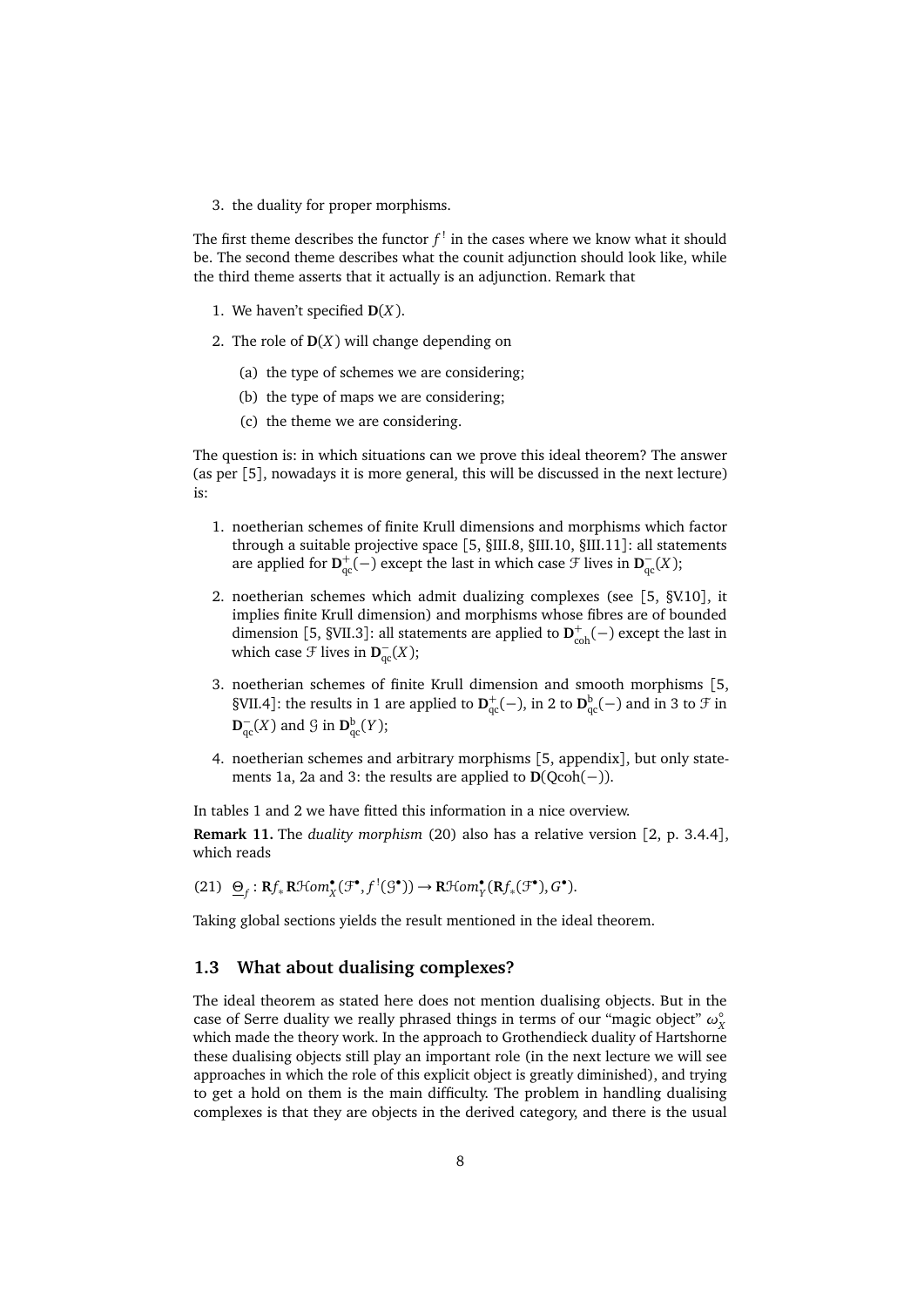| situation      | $X$ and $Y$                                                            |        |
|----------------|------------------------------------------------------------------------|--------|
|                | noetherian, finite Krull dimension factor through $\mathbb{P}_{V}^{n}$ |        |
| $\mathfrak{D}$ | noetherian with dualizing complex                                      |        |
| 3              | noetherian, finite Krull dimension                                     | smooth |
|                | noetherian                                                             |        |

<span id="page-8-0"></span>Table 1: Description of the 4 situations for Grothendieck duality in [[5](#page-14-3)]

| property          | situation | D(X)                                                      | D(Y)                                                                                                                                       |
|-------------------|-----------|-----------------------------------------------------------|--------------------------------------------------------------------------------------------------------------------------------------------|
| existence of $f!$ | 1         |                                                           | $\begin{array}{l} \mathbf{D}_{\mathrm{qc}}^+(Y) \\ \mathbf{D}_{\mathrm{coh}}^+(Y) \\ \mathbf{D}_{\mathrm{qc}}^{\mathrm{b}}(Y) \end{array}$ |
|                   | 2         |                                                           |                                                                                                                                            |
|                   | 3         |                                                           |                                                                                                                                            |
|                   | 4         |                                                           | $\mathbf{D}^+$ (Qcoh/Y)                                                                                                                    |
| trace morphism    | 1         |                                                           | $\begin{array}{l} \mathbf{D}_{\mathrm{qc}}^+(Y) \\ \mathbf{D}_{\mathrm{coh}}^+(Y) \\ \mathbf{D}_{\mathrm{qc}}^{\mathrm{b}}(Y) \end{array}$ |
|                   | 2         |                                                           |                                                                                                                                            |
|                   | 3         |                                                           |                                                                                                                                            |
|                   | 4         |                                                           | $\mathbf{D}^{+}(\text{Qcoh}/Y)$                                                                                                            |
| duality           | 1         | $\mathbf{D}_{\mathrm{qc}}^-(X)$                           | $\begin{array}{c} \mathbf{D}^+_{\mathrm{qc}}(Y) \\ \mathbf{D}^+_{\mathrm{coh}}(Y) \end{array}$                                             |
|                   | 2         | $\mathbf{D}_{\mathrm{qc}}^{\mathrm{\dot{\mathsf{=}}}}(X)$ |                                                                                                                                            |
|                   | 3         | $\mathbf{D}^-_{\mathrm{qc}}(X)$                           | $\overline{\mathbf{D}_{\text{qc}}^{\text{b}}}(Y)$                                                                                          |
|                   |           | D(Qcoh/X)                                                 | $\mathbf{D}^+$ (Qcoh/Y)                                                                                                                    |

<span id="page-8-1"></span>Table 2: Overview of the configuration of the derived categories for each of the three parts of a Grothendieck duality context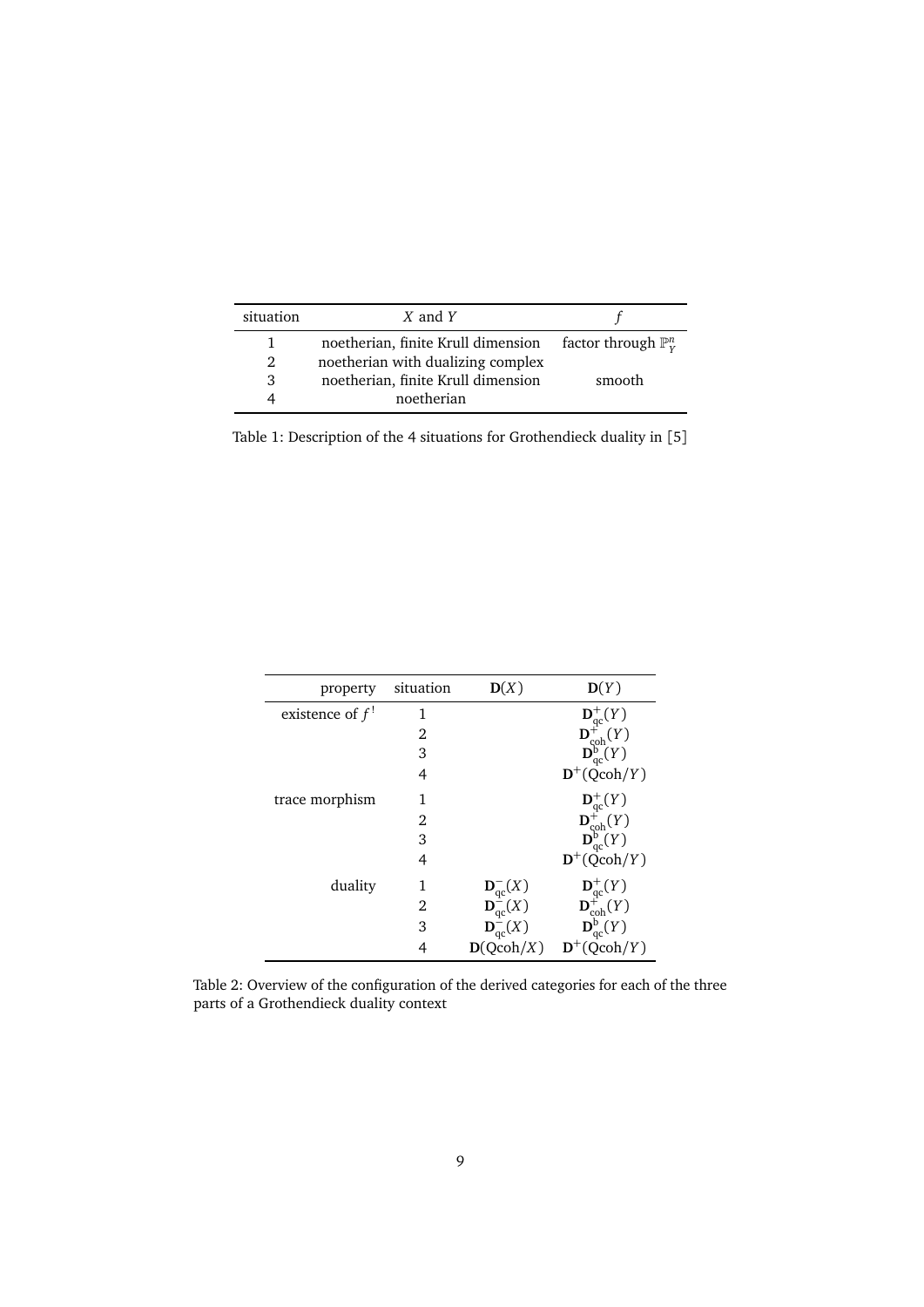mantra that triangulated categories do not allow gluing, so a straightforward local approach doesn't work.

In the proof of Grothendieck duality one tries to keep track of what the dualising object looks like. Recall that in the case of Riemann–Roch this dualising object was  $\Omega^1_C$ , and in the context of Serre duality we used  $\Omega^n_{\mathbb{P}^n_k/k}$  for projective space, and *k* a E*xt* construction for the general case of a projective variety.

In the situation of Grothendieck duality where we have used derived categories everywhere one can ask what  $\omega_X^{\circ}$  looks like. The answer is given in table [3,](#page-16-0) based on [[5,](#page-14-3) §V.9].

We observe that the philosophy is "the nicer *X*, the nicer  $\omega_X^{\circ}$ ".

# <span id="page-9-0"></span>**2 Applications of Grothendieck duality**

Due to time constraints, both in preparing these notes and actually lecturing about them, the following list of applications is not as worked out as I want it to be.

#### <span id="page-9-1"></span>**2.1 The yoga of six functors**

**Coherent duality** The notion of Grothendieck duality that we have seen so far is in the following situation:

- 1. (quasi)coherent sheaves;
- 2. Zariski topology for schemes;

**Étale cohomology** But one can consider other contexts too. In the study of étale cohomology we have:

- 1. torsion sheaves;
- 2. étale topology for schemes.

**Poincaré–Verdier duality** In the case of manifolds and locally compact spaces we have Poincaré–Verdier duality:

- 1. sheaves of abelian groups;
- 2. locally compact spaces.

**Formalism** In formalising the properties that are similar in each of these contexts we see that

- we are considering *image functors* of sheaves;
- we are using the *closed monoidal structure* of the category of sheaves.

In the general situation of a "six functors formalism" we can identify the following functors [[1](#page-14-5)], for  $f : X \to Y$  a morphism in some category, and  $\mathcal{C}(X)$  some category of sheaves associated to *X*.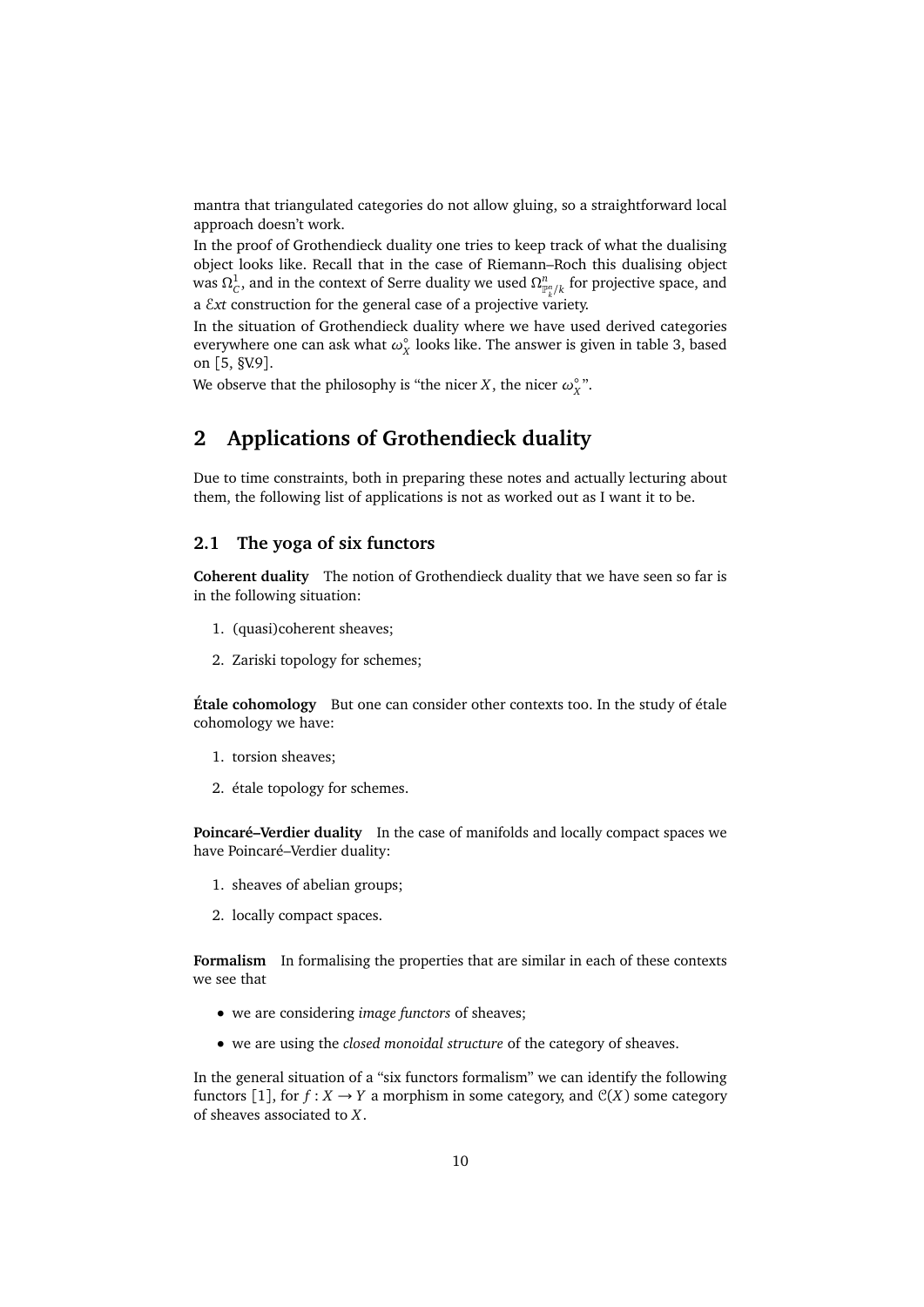| notation              | name                      | signature                                                         |  |
|-----------------------|---------------------------|-------------------------------------------------------------------|--|
| $\mathsf{f}^*$        | inverse image             | $f^* \colon \mathcal{C}(Y) \to \mathcal{C}(X)$                    |  |
| J*                    | direct image              | $f_*\colon \mathcal{C}(X)\to \mathcal{C}(Y)$                      |  |
| Ť١                    | exceptional direct image  | $f_! : \mathcal{C}(X) \to \mathcal{C}(Y)$                         |  |
| $f^!$                 | exceptional inverse image | $f: \mathcal{C}(Y) \rightarrow \mathcal{C}(X)$                    |  |
| $\mathfrak{Hom}(-,-)$ | internal Hom              | $\mathcal{C}(X) \times \mathcal{C}(X) \rightarrow \mathcal{C}(X)$ |  |
| $-\otimes$ $-$        | internal tensor product   | $\mathcal{C}(X) \times \mathcal{C}(X) \rightarrow \mathcal{C}(X)$ |  |

Depending on the context the adjective exceptional is sometimes replaced by the adjectives proper or twisted. The existence of some of the functors is not required to be universal in  $f$ , e.g. the exceptional direct and inverse image are only required to exist for separated maps of finite type between schemes.

We have relationships between these functors. These are (being a bit sloppy and not mentioning all of them):

- 1. the adjunctions:  $f^* \dashv f_*$ ,  $f_! \dashv f^!$  and  $-\otimes C \dashv \mathcal{H}om(C,-)$ ;
- 2. the existence of a natural transformation  $\alpha_f : f_! \Rightarrow f_*;$
- 3. base change isomorphisms intertwining inverse and exceptional direct image, and direct and exceptional direct image;

In the situation of coherent duality we moreover have:

- 1. the adjunction (with some abuse of notation, dropping **R**)
	- (22)  $f_*$  ⊣  $f'$

if  $f: X \to Y$  is a proper map between the correct type of schemes<sup>[11](#page-10-1)</sup>;

2. compatibilities between dualising functors and the image functors (i.e. compatibilities between the closed monoidal structure and the relative struture).

Hence we have several possibilities to go continue our study of Grothendieck duality:

- 1. develop Grothendieck duality and the six functors as a formal property of monoidal categories (won't be done here);
- 2. develop these five or six functors into an interesting calculus.

This second option is exactly what we're going to do in the next section. The compatibilities not mentioned explicitly will return there.

#### <span id="page-10-0"></span>**2.2 Fourier–Mukai transforms**

Using this formalism of five (or six) functors we can get an interesting "calculus of derived functors". Some of these properties have been stated in the previous subsection, but we will now repeat them. The goal is to show that on the level of derived categories one gets lots of compatibilities which can be useful for computations, especially after we have discussed Orlov's existence result.

<span id="page-10-1"></span><sup>&</sup>lt;sup>11</sup>Rather, we have  $f_* = f_!$  in this situation. But in general these are different, so we really have six functors and not just five.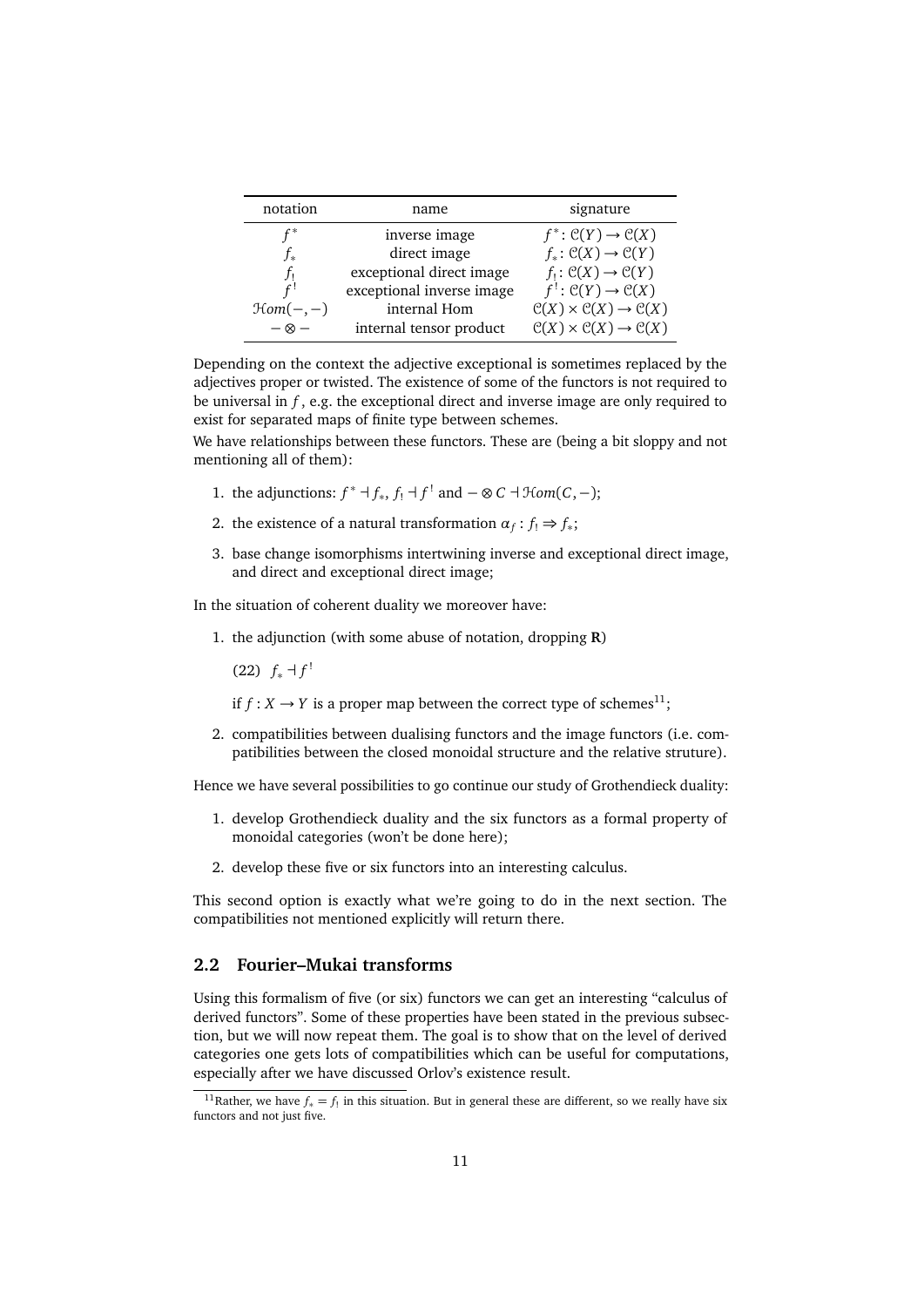We will consider  $f : X \to Y$  a morphism of projective schemes over a field *k* which is the context of [[7](#page-14-6)]. The following are formal, in the sense that they are generalisations of the underived formulas.

#### **projection formula**

*f* proper,  $\mathcal{F}^{\bullet} \in \mathbf{D}^{\mathbf{b}}(\mathbf{Coh}/X)$  and  $\mathcal{G}^{\bullet} \in \mathbf{D}^{\mathbf{b}}(\mathbf{Coh}/Y)$ 

(23) 
$$
\mathbf{R}f_*(\mathcal{F}^{\bullet}) \otimes^{\mathbf{L}} \mathcal{G}^{\bullet} \xrightarrow{\sim} \mathbf{R}f_* \left( \mathcal{F}^{\bullet} \otimes^{\mathbf{L}} \mathbf{L}f^*(\mathcal{E}^{\bullet}) \right)
$$

# $Lf^*$  and  $\otimes^L$  commute

 $\mathcal{F}^{\bullet}, \mathcal{G}^{\bullet} \in \mathbf{D}^{\mathrm{b}}(\mathrm{Coh}/Y)$ 

$$
(24)\quad \ \ Lf^*(\mathcal{F}^{\bullet})\otimes^{L} Lf^*(\mathcal{G}^{\bullet})\xrightarrow{\;\sim\;} Lf^*(\mathcal{F}^{\bullet}\otimes^{L}\mathcal{G}^{\bullet});
$$

# **L***f* <sup>∗</sup> **and R***f*<sup>∗</sup> **adjunction**

*f* projective,  $\mathcal{F}^{\bullet} \in \mathbf{D}^{\mathbf{b}}(\mathbf{Coh}/X), \, \mathcal{G}^{\bullet} \in \mathbf{D}^{\mathbf{b}}(\mathbf{Coh}/Y)$ 

(25)  $\text{Hom}_{\mathbf{D}^b(\text{Coh}/X)}(\mathbf{L}f^*(\mathcal{G}^{\bullet}), \mathcal{F}^{\bullet}) \xrightarrow{\sim} \text{Hom}_{\mathbf{D}^b(\text{Coh}/X)}(\mathcal{G}^{\bullet}, \mathbf{R}f_*(\mathcal{F}^{\bullet}))$ ;

### ⊗ **<sup>L</sup> and R**H*om* **adjunction**

*X* smooth and projective,  $\mathcal{F}^{\bullet}, \mathcal{G}^{\bullet}, \mathcal{H}^{\bullet} \in \mathbf{D}^{\mathbf{b}}(\mathbf{Coh}/X)$ 

$$
\mathbf{R}\mathcal{H}\text{om}(\mathcal{F}^\bullet,\mathcal{G}^\bullet)\otimes^{\mathbf{L}}\mathcal{G}^\bullet\cong\mathbf{R}\mathcal{H}\text{om}(\mathcal{F}^\bullet,\mathcal{G}^\bullet\otimes^{\mathbf{L}}\mathcal{H}^\bullet),
$$

(26) 
$$
\mathbb{R}\mathcal{H}om(\mathcal{F}^{\bullet}, \mathbb{R}\mathcal{H}om(\mathcal{G}^{\bullet}, \mathcal{H}^{\bullet})) \cong \mathbb{R}\mathcal{H}om(\mathcal{F}^{\bullet} \otimes^{\mathbb{L}} \mathcal{G}^{\bullet}, \mathcal{H}^{\bullet}),
$$
  
\n $\mathbb{R}\mathcal{H}om(\mathcal{F}^{\bullet}, \mathcal{G}^{\bullet} \otimes^{\mathbb{L}} \mathcal{H}^{\bullet}) \cong \mathbb{R}\mathcal{H}om(\mathbb{R}\mathcal{H}om(\mathcal{G}^{\bullet}, \mathcal{F}^{\bullet}), \mathcal{H}^{\bullet});$ 

#### **global sections and R**H*om*

 $\mathcal{F}^{\bullet} \in \mathbf{D}^{\mathrm{b}}(\mathsf{Coh}/X)$ 

(27) **R**Γ  $\circ$  **R**Hom<sub>*X*</sub>( $\mathcal{F}^{\bullet}$ , -) = **R**Hom( $\mathcal{F}^{\bullet}$ , -);

# **L***f*<sup>∗</sup> and RH*om* commute

 $\mathfrak{F}^{\bullet}, \mathfrak{G}^{\bullet} \in \mathbf{D}^{\mathrm{b}}(Y)$ 

(28) 
$$
\mathbf{L}f^*\left(\mathbf{R}\mathcal{H}om_\gamma(\mathcal{F}^\bullet,\mathcal{G}^\bullet)\right) \xrightarrow{\sim} \mathbf{R}\mathcal{H}om_\chi\left(\mathbf{L}f^*(\mathcal{F}^\bullet),\mathbf{L}f^*(\mathcal{G}^\bullet)\right);
$$

#### **flat base change**

for

$$
(29) \quad \begin{array}{c} Y' \xrightarrow{v} Y \\ \downarrow \\ \downarrow \\ X' \xrightarrow{u} X \end{array}
$$

with *f* proper and *u* flat,  $\mathcal{F}^{\bullet} \in \mathbf{D}(\text{Qcoh}/Y)$ 

$$
(30) \t u^* \circ \mathbf{R} f_* (\mathcal{F}^{\bullet}) \xrightarrow{\sim} \mathbf{R} g_* \circ \nu^* (\mathcal{F}^{\bullet}).
$$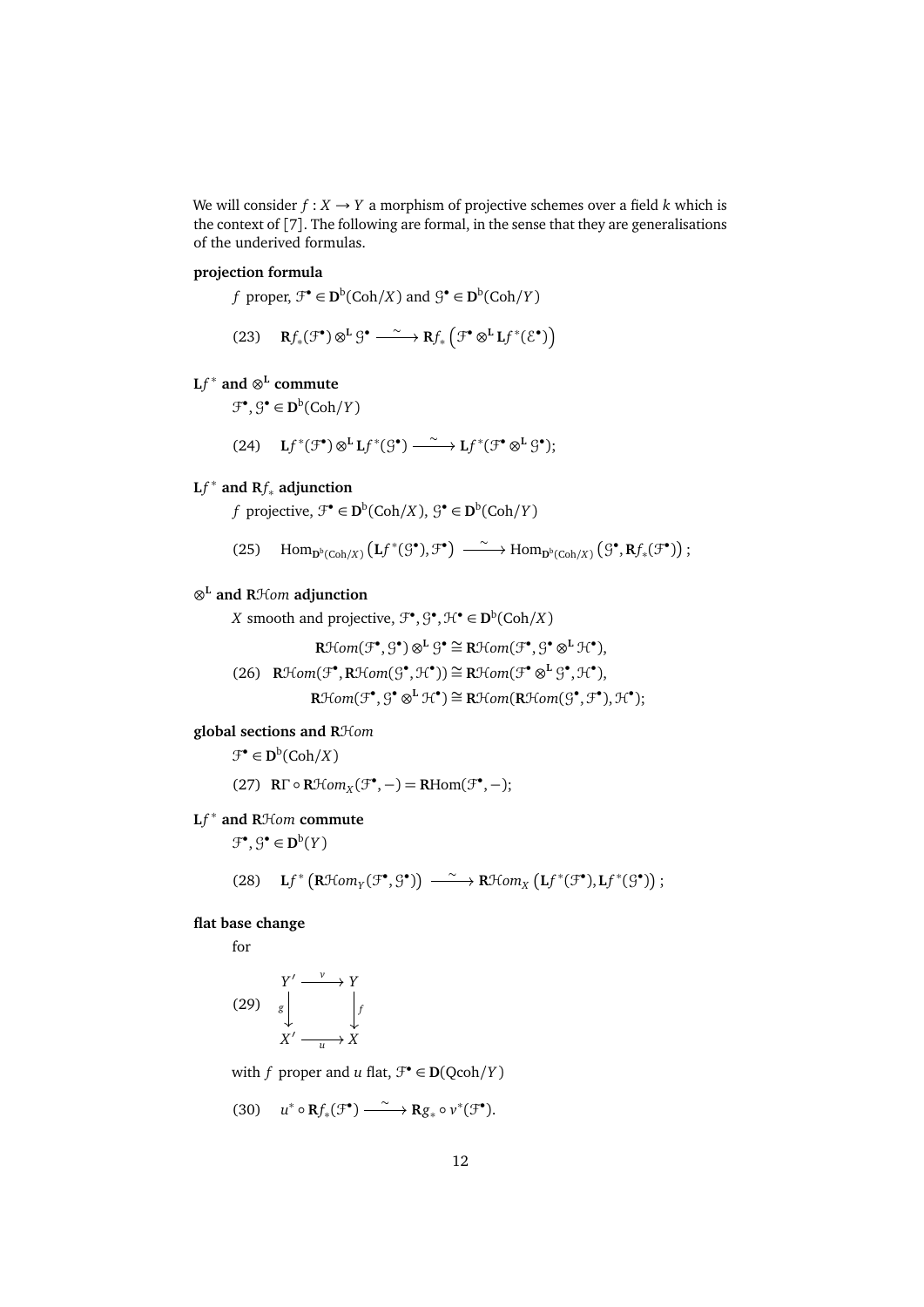But as we saw in the description of the general six functor formalism we have another functor at our disposal:  $f'$ .

Or rather, in the context we are working in right now (smooth projective varieties over a scheme) we work with the dualising sheaf characterising the  $f^!$ , which makes things more explicit. So if  $f: X \rightarrow Y$  is a morphism between such schemes we define explicitly

(31)  $\omega_f \coloneqq \omega_X \otimes f^*(\omega_Y^{\vee})$ *Y* )

and

 $(32)$  dim $(f) := \dim X - \dim Y$ .

This means that  $f^!$  is given by

(33)  $f^!: \mathbf{D}^{\mathbf{b}}(\mathbf{Coh}/Y) \to \mathbf{D}^{\mathbf{b}}(\mathbf{Coh}/X) : \mathcal{F}^{\bullet} \to \mathbf{L}f^*(\mathcal{E}^{\bullet}) \otimes^{\mathbf{L}} \omega_f [\dim(f)].$ 

Then we get some new compatibilities between our functors on derived categories, which are just a remanifestation of Grothendieck duality.

**Grothendieck duality**  $\mathcal{F}^{\bullet} \in \mathbf{D}^{\mathrm{b}}(X)$ ,  $\mathcal{G}^{\bullet} \in \mathbf{D}^{\mathrm{b}}(Y)$ 

$$
(34) \ \ \mathbf{R}f_*\left(\mathbf{R}\mathcal{H}om\left(\mathcal{F}^\bullet,\mathbf{L}f^*(\mathcal{G}^\bullet)\otimes^{\mathbf{L}}\omega_f\left[\text{dim}(f)\right]\right)\right)\cong\mathbf{R}\mathcal{H}om\left(\mathbf{R}f_*(\mathcal{F}^\bullet),\mathcal{G}^\bullet\right);
$$

 $\mathbf{R}f_*$  and  $f^!$  adjunction  $\mathcal{F}^{\bullet} \in \mathbf{D}^{\mathbf{b}}(\mathbf{Coh}/X), \mathcal{G}^{\bullet} \in \mathbf{D}^{\mathbf{b}}(\mathbf{Coh}/Y)$ 

(35)  $\text{Hom}_{\mathbf{D}^b(\text{Coh}/Y)} (\mathbf{R}f_*(\mathcal{F}^{\bullet}), \mathcal{G}^{\bullet}) \xrightarrow{\sim} \text{Hom}_{\mathbf{D}^b(\text{Coh}/X)} (\mathcal{F}^{\bullet}, f^!(\mathcal{G}^{\bullet}))$ .

The crux of all this is the following representability result. Recall that a *Fourier– Mukai functor* with kernel  $\mathcal{P}^{\bullet} \in \mathbf{D}^{\flat}(\mathbf{Coh}/X \times Y)$  is given by

$$
(36)\quad \Phi_{\mathcal{P}^\bullet}\colon \mathbf{D}^\mathrm{b}(X) \to \mathbf{D}^\mathrm{b}(Y) : \mathcal{F}^\bullet \to \mathbf{R}p_*\left(\mathbf{L}q^*(\mathcal{F}^\bullet) \otimes^{\mathbf{L}} \mathcal{P}^\bullet\right)
$$

where  $Lq^* = q^*$  as  $p, q$  are the projections on  $Y$  and  $X$  respectively. Hence this is a specific type of functor, given by geometric information. Then we have the following result, which says that lots of interesting functors are actually Fourier– Mukai transforms!

**Theorem 12.** Let *X* and *Y* be smooth projective varieties. Let

 $(F : \mathbf{D}^{\mathrm{b}}(\mathrm{Coh}/X) \to \mathbf{D}^{\mathrm{b}}(\mathrm{Coh}/Y))$ 

be a fully faithful exact functor. Then there exists a  $\mathcal{P}^{\bullet} \in \mathbf{D}^{\mathsf{b}}(\mathsf{Coh}/X \times Y)$  such that  $F \cong \Phi_{\mathcal{P}^{\bullet}}$ .

Because we can get strong results on Fourier–Mukai transforms (regardless of whether they are actually representing a functor as in the theorem or not) we have obtained an interesting "calculus of derived functors". This is an important area of current research, from many different perspectives.

Some of the results in [[7](#page-14-6)] which appeal immediately to Grothendieck duality are:

- 1. an explicit formula for the left and right adjoint [[7,](#page-14-6) proposition 5.9];
- 2. braid group actions for spherical objects [[7,](#page-14-6) lemma 8.21];
- 3. the study of flips and flops [[7,](#page-14-6) §11.1];
- 4. semi-orthogonal decompositions of derived categories [[7,](#page-14-6) §11.2];
- $5. \ldots$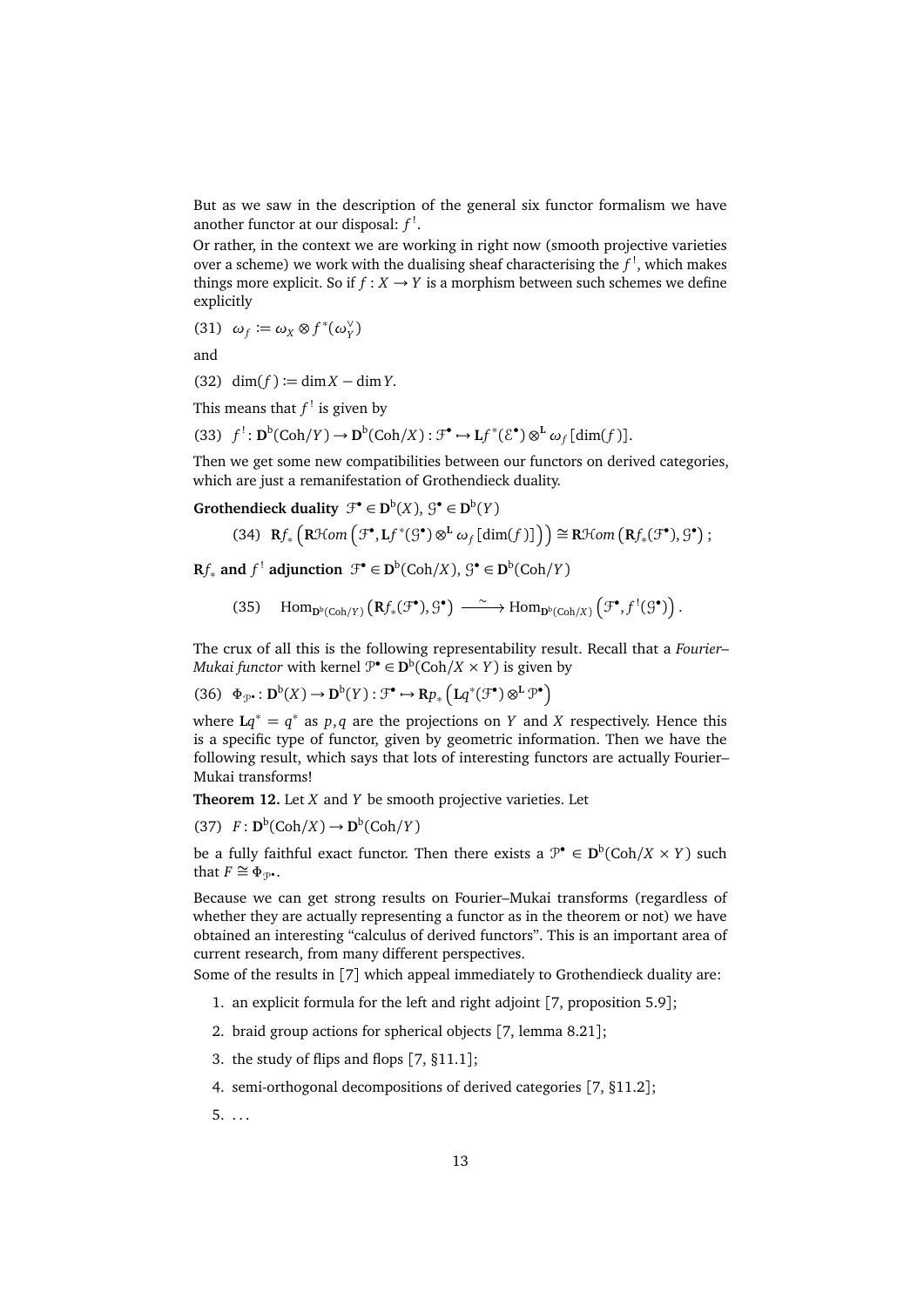#### <span id="page-13-0"></span>**2.3 The moduli of curves**

The paper that introduced *stacks* to the world [[3](#page-14-7)] also applies Grothendieck duality right from the start. The goal is to study the *moduli space* M*<sup>g</sup> of curves of genus g*, and show that it is irreducible, regardless of the choice of base field.

As they say themselves, the "key definition of the whole paper" is:

**Definition 13.** Let *S* be any scheme. Let  $g \ge 2$ . A *stable curve of genus g* over *S* is a proper flat morphism  $\pi: C \rightarrow S$  whose geometric fibres are reduced, connected, 1-dimensional schemes *C<sup>s</sup>* such that

- 1. *C<sup>s</sup>* has only ordinary double points;
- 2. if *E* is a non-singular rational component of *C<sup>s</sup>* , then *E* meets the other components of  $C_s$  in more than 2 points;
- 3. dim  $H^1(\mathcal{O}_{C_s}) = g$ .

So two aspects of Grothendieck duality come to mind: the relative situation, and the (mild) singularities. We get a canonical invertible sheaf  $\omega_{C/S}$  on *C*, where *C* will act as a *family* of sufficiently nice curves to connect any two points in the moduli space, thus proving irreducibility.

One then proves the following properties of the dualising sheaf:

- 1.  $\omega_{C/S}^{\otimes n}$  is relatively very ample for  $n \geq 3$ ;
- 2.  $\pi_*(\omega_{C/S}^{\otimes n})$  is locally free of rank  $(2n-1)(g-1)$ .

The proof of these properties uses the fact that we "almost" get a smooth curve of genus *g*, and we study the different irreducible components, together with the explicit manifestation of Grothendieck duality for curves with at most ordinary double points.

Hence we can conclude that, taking  $n = 3$ , we can realise a stable curve  $C \rightarrow S$ as a family of curves inside <sup>p<sub>5g-6</sub></sup> such that the Hilbert polynomial of each point is  $(6n − 1)(g − 1)$ .

This yields the construction of a subscheme  $H_g \subseteq Hilb_{\mathbb{P}^{5g-6}}^{(6n-1)(g-1)}$  of *tricanonically embedded stable curves*, i.e. the functor described by

(38) Hom<sub>Sch</sub>
$$
(S, H_g) \cong \left\{ \left( \pi : C \to S \text{ stable}; \text{Proj} \left( \pi_*(\omega_{C/S}^{\otimes 3}) \right) \cong \mathbb{P}_S^{5g-6} \right) \right\} / \cong
$$

for a scheme *S*. By taking the quotient of the (open locus of smooth curves of the) scheme H<sub>g</sub> by the PGL<sub>5g−6</sub>-action we obtain a model for the moduli space of (smooth) curves, and hence we can try to compute things.

From this point on the proof does not use Grothendieck duality anymore, so I will end the summary here.

### <span id="page-13-1"></span>**2.4 Other applications**

Each of the following applications more than deserves a proper treatment. Unfortunately this is not possible here, due to lack of time, space and familiarity with the subject. They are here to show how diverse applications of Grothendieck duality can get. Any error in this list is due to my limited knowledge on the subject.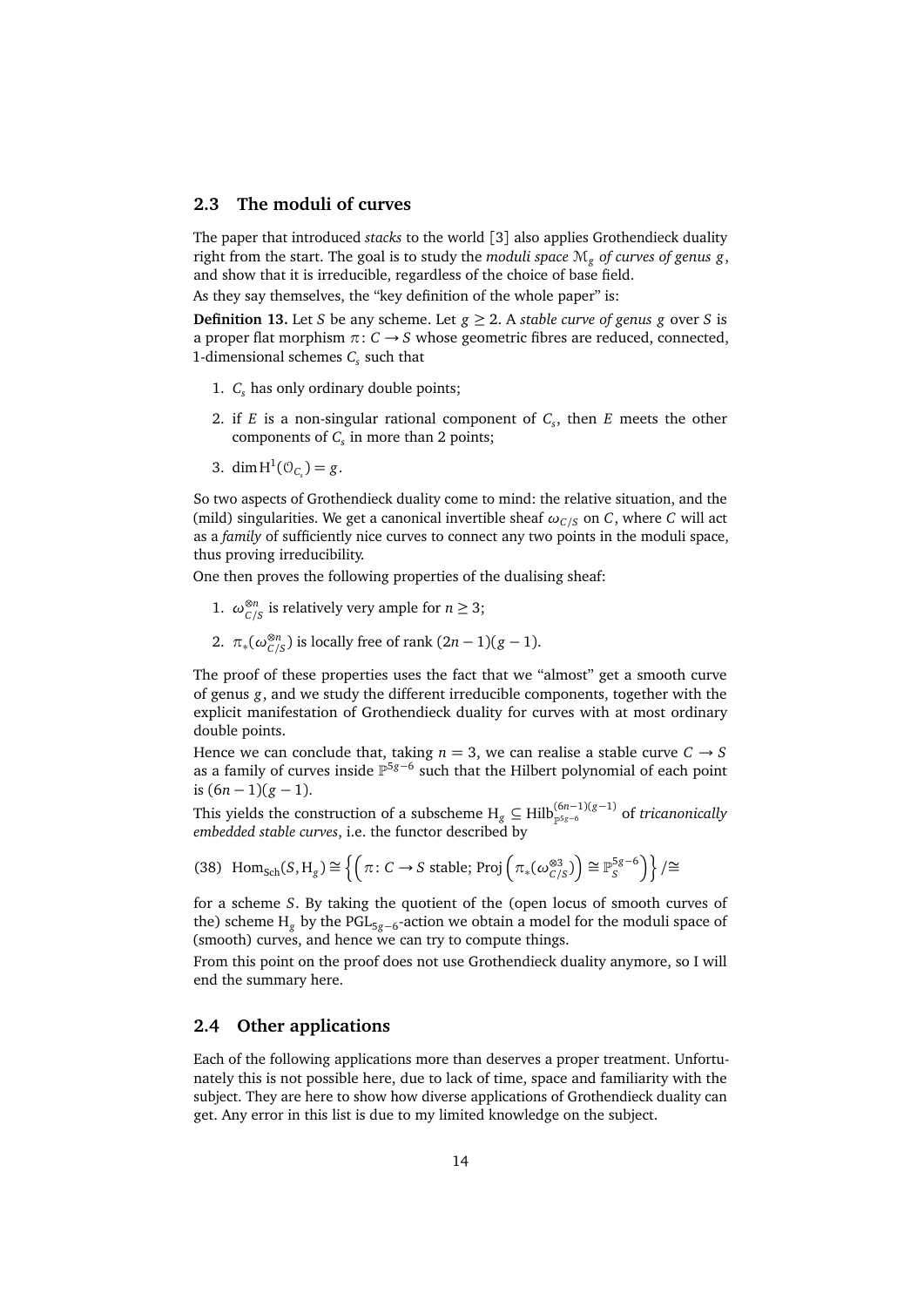**Local duality** The study of local rings and singularities leads to working with Cohen–Macaulay rings and modules, and understanding these in as concrete terms as possible. It is related to representation theory as well.

**Singularity categories** This is another approach to studying singularities, now in a more global setting. It is similar to the previous application in some respects, but more alike studying Fourier–Mukai transforms and derived categories in others.

**Noncommutative algebra** The notion of dualising complex has a counterpart for noncommutative rings.

**Noncommutative algebraic geometry** The notion of Serre and Grothendieck duality leads to studying abstract Serre functors in triangulated or dg categories. This is also related to Calabi–Yau categories.

**Arithmetic geometry** The relative formalism also applies to arithmetic geometry, for example in studying Eisenstein ideals [[8](#page-14-8)]. I know absolutely nothing about it.

# **References**

- <span id="page-14-8"></span><span id="page-14-7"></span><span id="page-14-6"></span><span id="page-14-5"></span><span id="page-14-4"></span><span id="page-14-3"></span><span id="page-14-2"></span><span id="page-14-1"></span><span id="page-14-0"></span>[SGA4<sub>3</sub>] Michael Artin, Alexander Grothendieck, and Jean-Louis Verdier, eds. *Séminaire de Géométrie Algébrique du Bois Marie — 1963–64 — Théorie des topos et cohomologie étale des schémas — (SGA4) — tome 3*. Lecture Notes in Mathematics 305. Springer-Verlag, 1973, pp. vi+640.
	- [1] Denis-Charles Cisinski and Frédéric Déglise. "Triangulated categories of mixed motives". In: (2009). arXiv: [0912.2110 \[math.AG\]](http://arxiv.org/abs/0912.2110).
	- [2] Brian Conrad. *Grothendieck duality and base change*. Lecture Notes in Mathematics 1750. Springer, 2000. 296 pp.
	- [3] Pierre Deligne and David Mumford. "On the irreducibility of the space of curves of given genus". In: *Publications Mathématiques de l'Institut des Hautes Études Scientifiques* 36.1 (1969), pp. 75–109.
	- [4] Robin Hartshorne. *Algebraic geometry*. Graduate Texts in Mathematics 52. Springer, 1977, pp. xvi+496. ISBN: 978-0-387-90244-9.
	- [5] Robin Hartshorne. *Residues and duality*. Lecture Notes in Mathematics 20. Springer-Verlag, 1966, p. 423.
	- [6] Thorsten Holm, Peter Jörgensen, and Raphaël Rouquier, eds. *Triangulated categories*. London Mathematical Society Lecture Note Series 375. Cambridge University Press, 2010. ISBN: 9780521744317. URL: [http:](http://dx.doi.org/10.1017/CBO9781139107075) [//dx.doi.org/10.1017/CBO9781139107075](http://dx.doi.org/10.1017/CBO9781139107075).
	- [7] Daniel Huybrechts. *Fourier-Mukai transforms in algebraic geometry*. Oxford Mathematical Monographs. Clarendon Press, 2006, pp. viii+307. ISBN: 978-0-199-29686-6.
	- [8] Barry Mazur. "Modular curves and the Eisenstein ideal". In: *Publications Mathématiques de l'I.H.É.S.* 47 (1977), pp. 33–186.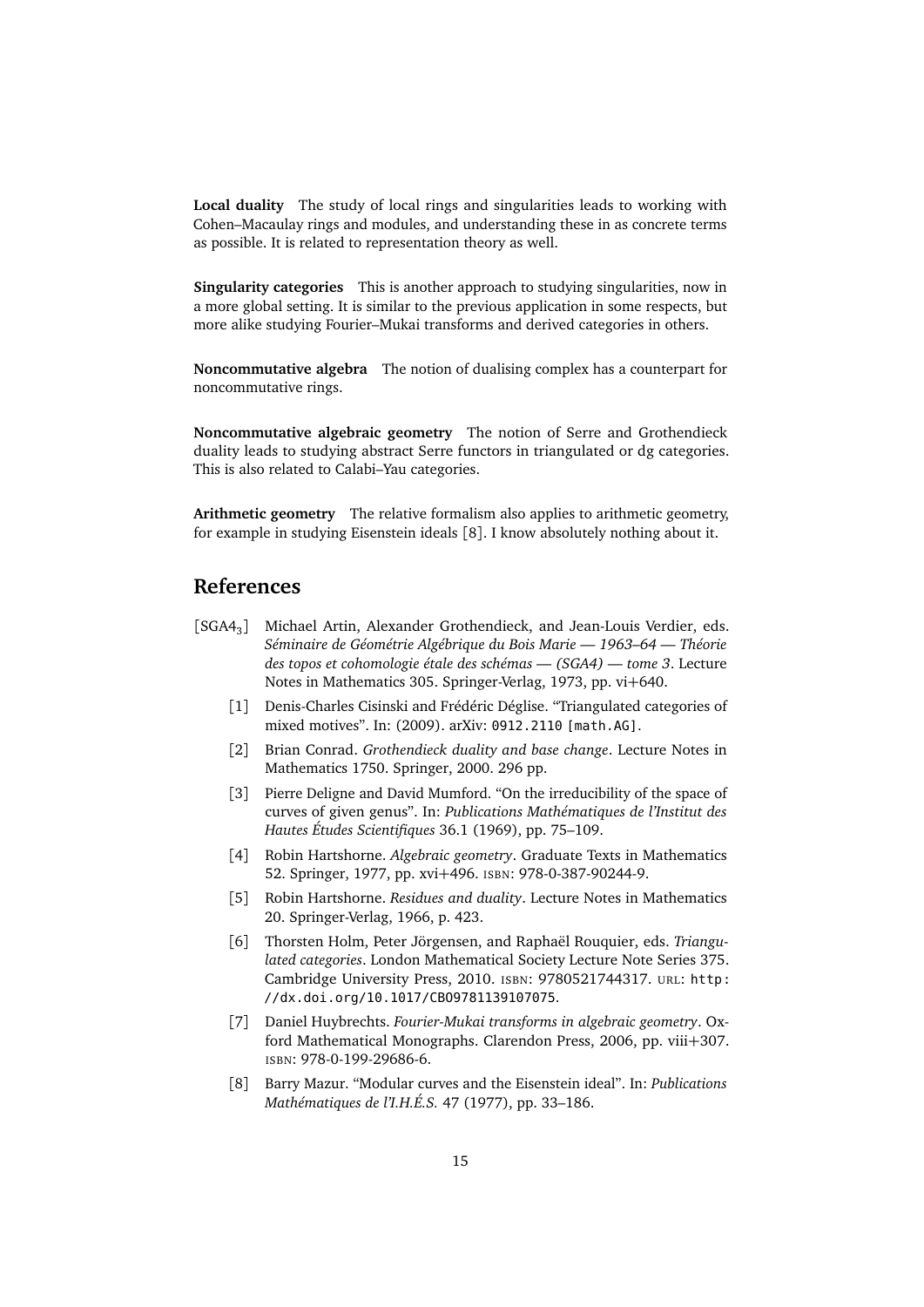<span id="page-15-0"></span>[9] Charles Weibel. *An introduction to homological algebra*. Cambridge Studies in Advanced Mathematics 29. Cambridge University Press, 1995, pp. xiv+450. ISBN: 978-0-521-55987-4.